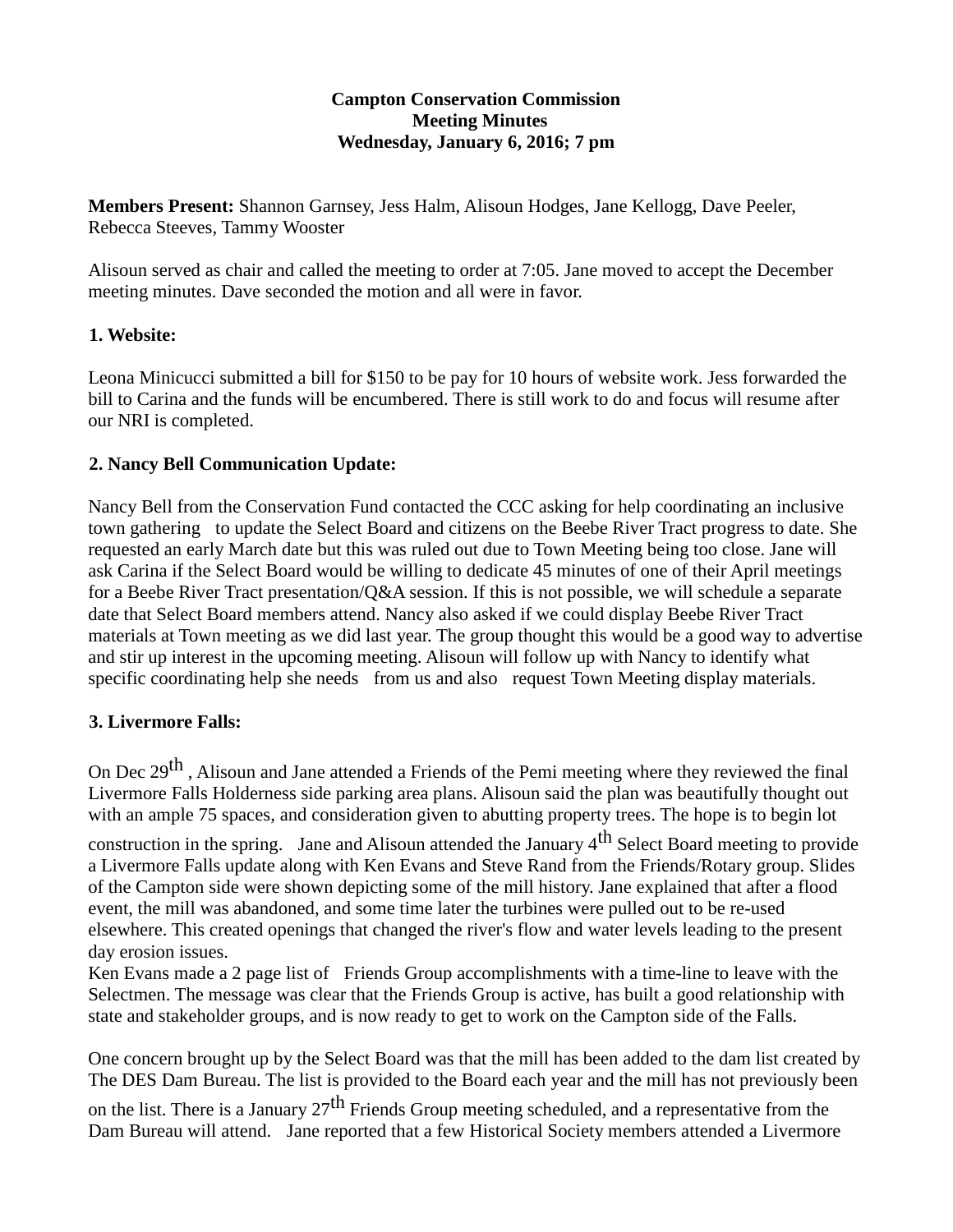Falls mill site visit in December after she and Alisoun encouraged involvement at one of their meetings.

## **4. Bobcats:**

We received a letter from the Stoddard Conservation Commission asking us to join other NH CC's in opposing the limited bobcat hunting and trapping season proposed for Dec/Jan 2016. The group discussed their personal views on this issue and identified areas where more information is needed before deciding whether to take a CC position. Fish & Game will hold a Public Hearing on the

proposed rules on Feb 1<sup>st</sup> at 6pm at Representatives Hall at the State House. CC members will try to

attend, and written comments can also be submitted by Feb  $10^{\text{th}}$ . Jess will follow up with the Stoddard CC.

# **5. Wildlife Action Plan:**

Alisoun shared a notice of a NH Fish & Game presentation on the 2015 updated Wildlife Action Plan.

It will be held in Concord on Jan 14<sup>th</sup> from 6-7:30 pm. Online registration is requested on the Fish & Game website.

# **6. Northern Pass:**

Tammy updated the group on permit process developments to date. The state Site Evaluation Committee (SEC) has deemed the NPT application complete and there are required information sessions and hearings scheduled. The post application information session relevant to Grafton County

is on January  $21<sup>st</sup>$  at 6pm at The Loon Mountain Club. These sessions are hosted by Northern Pass.

The format will be the same as the last session the CCC attended. Within 90 days of December  $22<sup>nd</sup>$ 2015 will be SEC hosted Public Hearings. The Grafton County hearing location is tentatively scheduled for Waterville Valley. These hearings will for the first time provide the opportunity to ask questions and submit comments to the applicant (NPT) AND the SEC subcommittee. Representatives of state agencies that have permitting or other regulatory authority in the SEC permitting process will attend.

The deadline for applying for SEC intervenor status is close of business Feb  $5<sup>th</sup>$ . Several towns where above ground lines are being proposed have recently requested to intervene, as well as towns slated for underground lines that will potentially impact conservation lands and wetlands. The Dept. of

Energy (DOE) deadline to comment on the Draft Environmental Impact Statement is April 4<sup>th</sup>,2016. The CCC plans to submit comments.

# **7. Annual Report:**

Jane drafted the 2015 CCC Annual Report and asked the group for final edits. She will make the changes, circulate the final version and submit it to Carina.

# **8. Updates:**

*a.* Natural Resource Inventory (NRI) progress:

Ron Reynolds has finalized the maps for the NRI and they are ready to insert in the document when the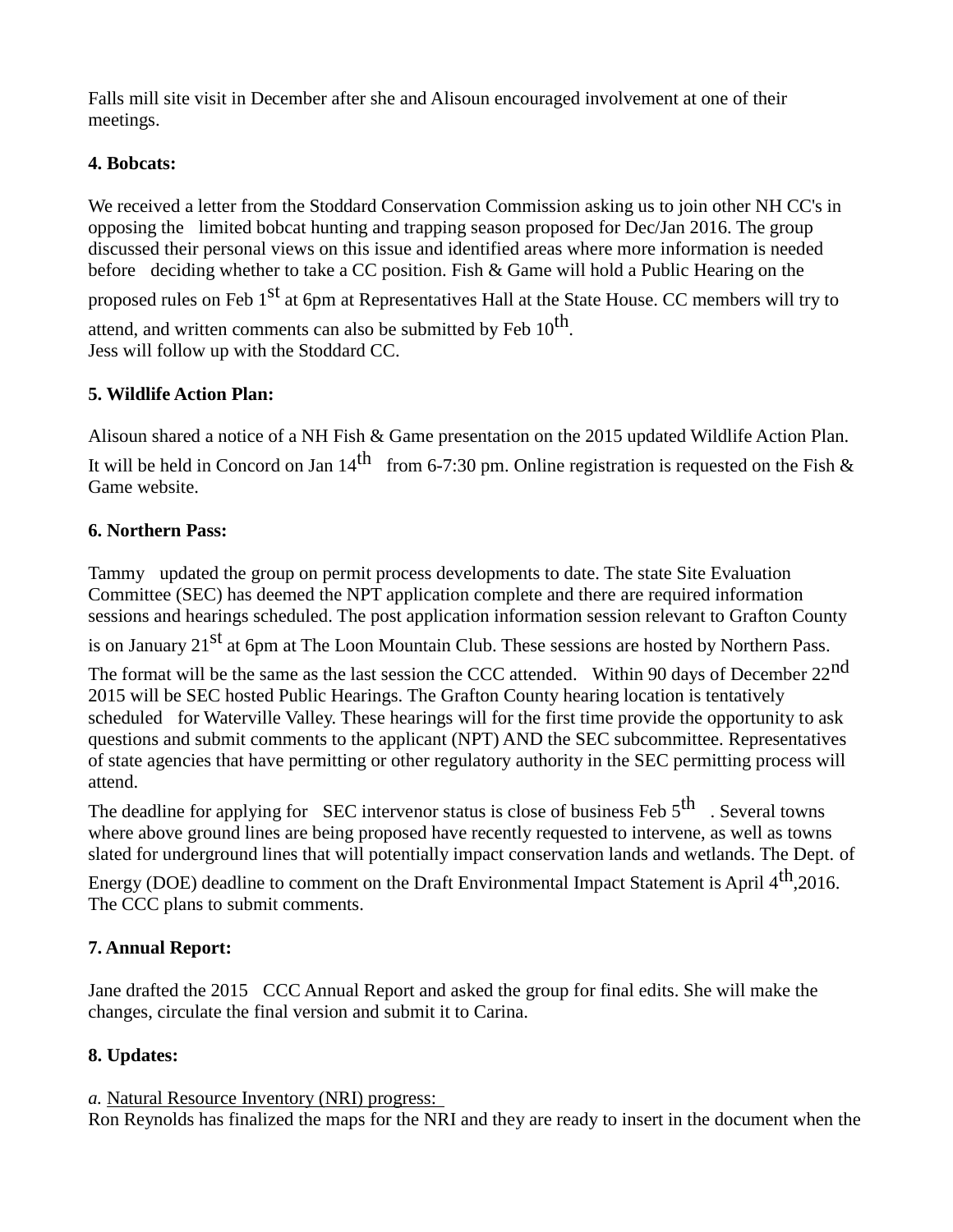text is ready. Our next work session is Saturday, January 9<sup>th</sup> from 8-10:30 @ Jane & Ron's house.

### *b.* Bog Walk:

Our 2016 Campton Pond Bog Walk is on Sunday, Jan  $31<sup>st</sup>$  from 2-4 pm. Jane passed around copies of the announcement flier for all to post around town. Jess will send a submission to the Talk of The Towns, and also use some money donated by Leah Gray to purchase refreshment supplies. Rebecca will bring an urn of hot water. We will keep a close eye on the ice conditions and skirt the edges of the bog if necessary.

### *c.* Town Meeting prep/display:

In addition to the Beebe River Tract materials already discussed, we will display our NRI if it is complete.

### *d.* Blair Woodlands:

Ian Halm put up the BWNA parking lot closure sign and cable. Martha Aguiar and family visited the BWNA to look for a potential Jim Aguiar memorial bench site.

## *e.* Road Agent response to Perch Pond Road:

Jane reported that she had left a message for the Road Agent informing him of road runoff into Perch Pond that was brought to the CC's attention by a concerned resident. The runoff seemed to be caused by recent ditching work, which was confirmed by a CCC site visit. Jane revisited the site and said that staked hay bales have been placed. The bales will serve as a temporary fix, but a more permanent solution should be sought in the spring.

## *f.* Snowmobile Trail follow-up:

Jess spoke with Dean Johnston about the tree cutting at the interface of the snowmobile trail and a vernal pool. Dean said that the cutting is not a bona fide snowmobile club activity but individual members conduct trail work at times. Dean said he would put stakes up to prevent snowmobiles from driving over the vernal pool. A great conversation was had about vernal pools and Jess asked that the club be on the lookout for areas that are seasonally wet or do not hold fish, and if vernal pools are found, to pin the location so the CC can document it.

## *g:* Other Business:

Tammy reported that she called May Brosseau to inquire about an upcoming public hearing relative to amending the allowed uses in the Forest Conservation Zone. The allowance of multiple family dwellings is being proposed, so long as they conform to other requirements of the zoning ordinance. May's understanding is that this is in response to comments the Planning Board has received from several residents seeking to create additional living space for their aging families. She also said that this is the only area of town where multiple family dwellings are not allowed. The group reviewed relevant sections of the zoning ordinance and were unsure how to interpret some of the language. Concerns about opening up the possibility for future condo development were discussed, as well as the original

intent of establishing the Forest Conservation Zone. Jane and Dave will attend the Jan  $11^{th}$  public hearing to learn more.

# g. Mail:

Mail opened included a copy of the True Colors estimate for NRI printing, a 2016 NHACC membership bill, a SLA watershed planning meeting announcement, and a UNH professional